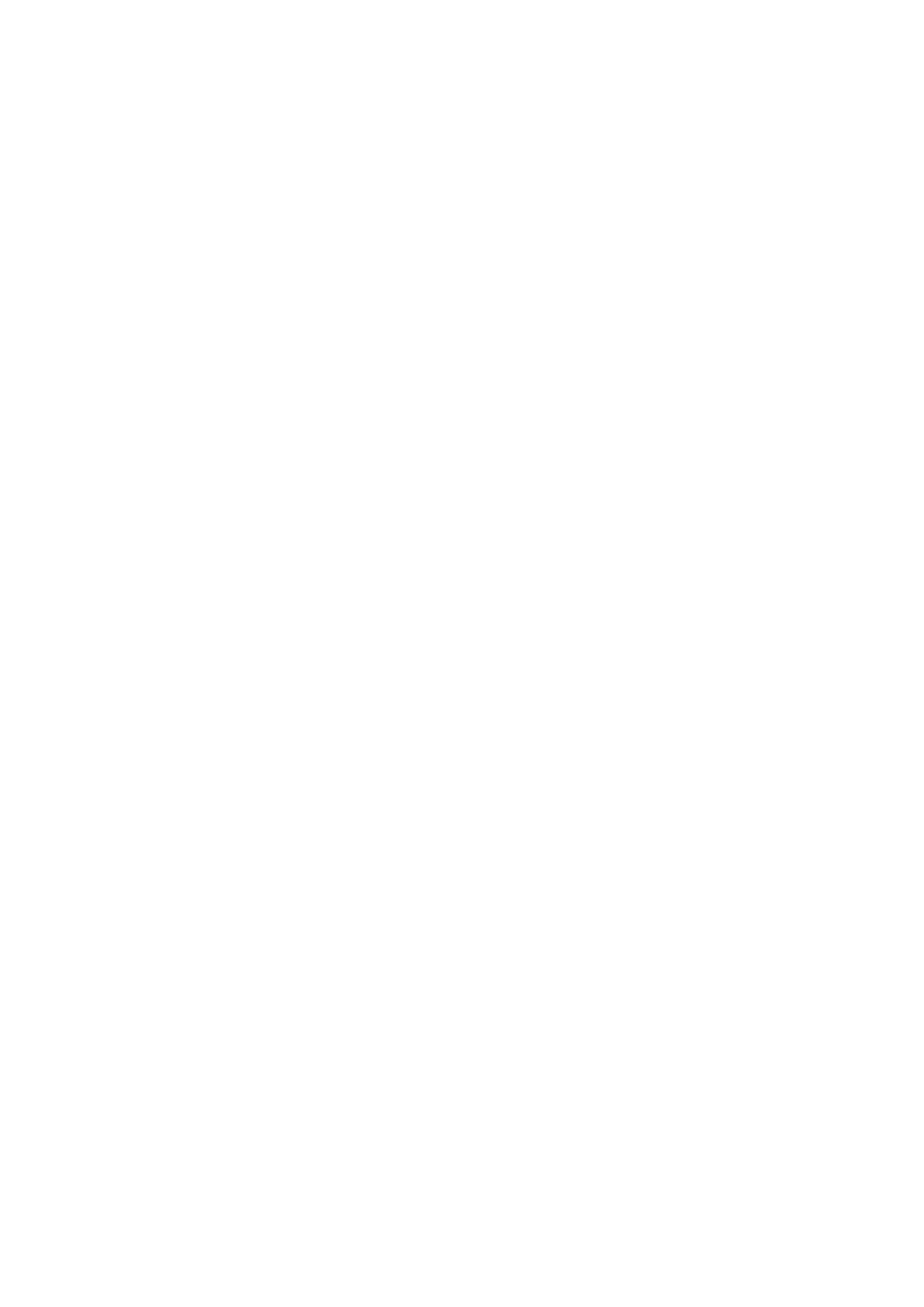Statutory Document No. 2018/0078



*Social Security Act 2000*

# **TV LICENCE PAYMENT (AMENDMENT) ORDER 2018**

*Approved by Tynwald: 20th March 2018 Coming into Operation in accordance with article 2*

The Treasury makes the following Order under section 1A<sup>1</sup> of the Social Security Act 2000.

### <span id="page-2-0"></span>**1 Title**

This Order is the TV Licence Payment (Amendment) Order 2018.

# <span id="page-2-1"></span>**2 Commencement**

If approved by Tynwald, this Order comes into operation on the day after it is approved by Tynwald<sup>2</sup>.

### <span id="page-2-2"></span>**3 Effect**

- (1) Articles 4 and 5 have effect in relation to any claim for a TV licence payment if —
	- (a) that claim is for a General Form TV licence payment; and
	- (b) the TV licence period in relation to the TV licence issued to the claimant or the claimant's partner begins on or after 1 April 2018.
- (2) Phrases appearing in paragraph (1) have the same meanings as they have in the TV Licence Payment Order 2016<sup>3</sup> .

# <span id="page-2-3"></span>**4 TV Licence Payment Order 2016 amended**

The TV Licence Payment Order 2016 is amended as follows.

1

<sup>1</sup> Section 1A inserted by inserted by section 1(2) of the Social Security (Amendment) Act 2009 from 17 November 2009.

<sup>2</sup> Under section 2(1) of the Social Security Act 2000 an order under section 1A(1) of that Act shall be laid before Tynwald as soon as may be after it is made and, unless it is approved by Tynwald at the sitting at which it is laid or the next following sitting, it ceases to have effect, but without prejudice to anything done under it or the making of a new order. <sup>3</sup> SD 2016/0320.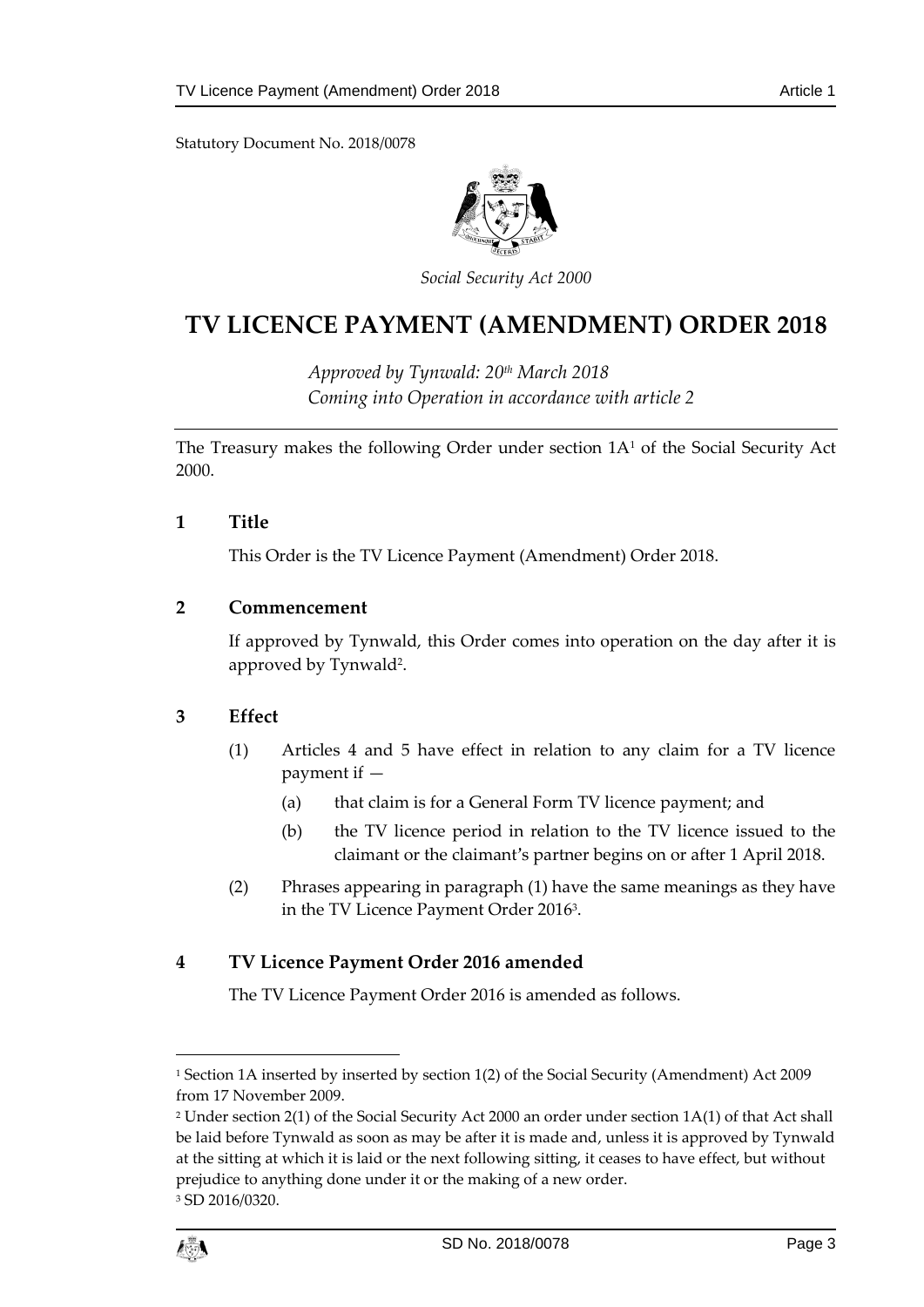### <span id="page-3-0"></span>**5 Article 6 amended**

- (1) Article 6 (entitlement to a General Form TV licence payment) is amended as follows.
- (2) In paragraph  $(1)^4$  omit ",  $(3)$ ".
- $(3)$  Omit paragraph  $(3)<sup>5</sup>$ .
- (4) In paragraph (5) for "7 to 12" substitute  $\text{C3}$  7 to 9, 11 and 12 $\text{D}$ .

#### **MADE 21ST FEBRUARY 2018**

**A L CANNAN** *Minister for the Treasury*

1



<sup>4</sup> Paragraph (1) amended by SD 2017/0121.

<sup>5</sup> Paragraph (3) amended by SD 2017/0121.